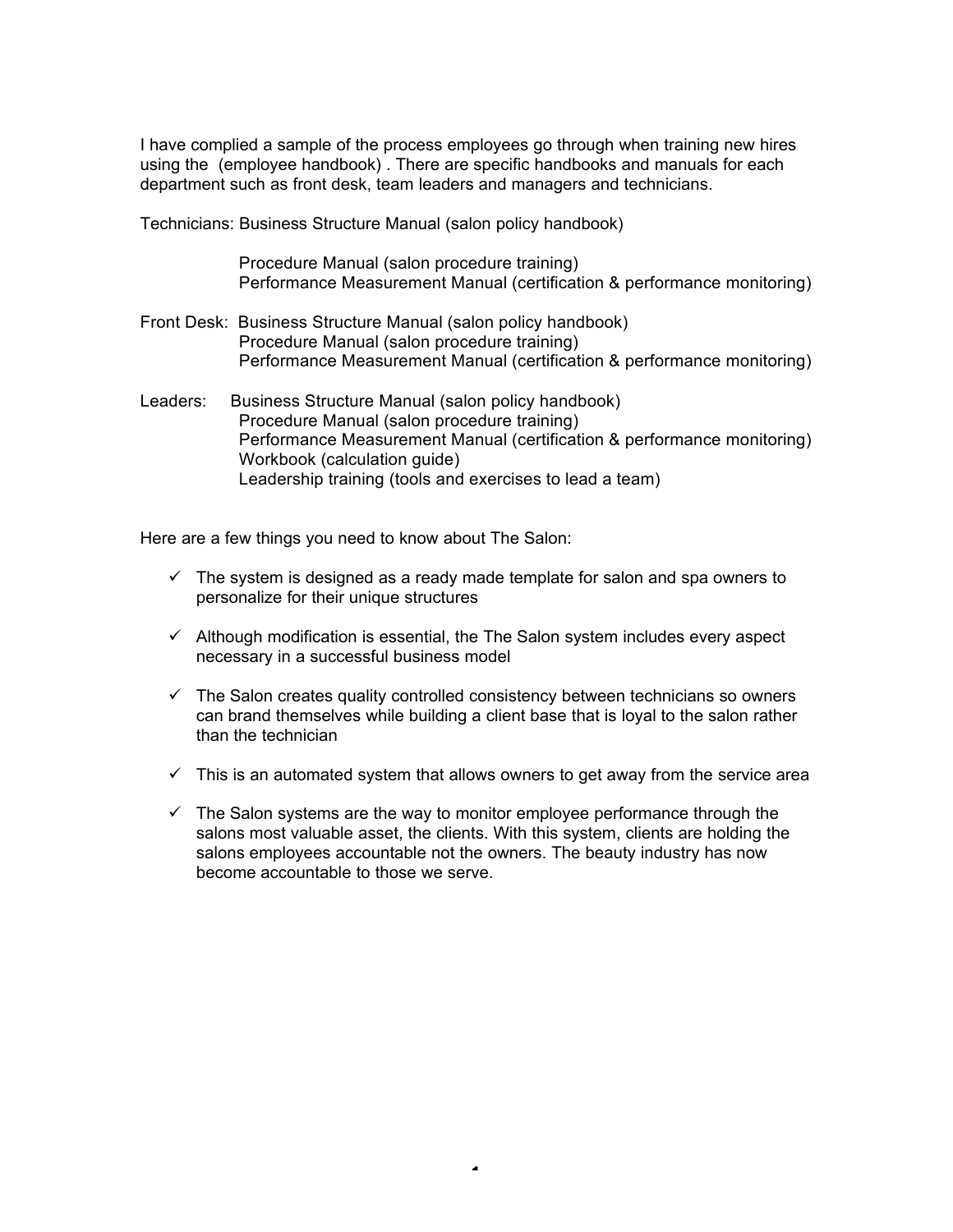# Job Descriptions

# Technician

# Objective:

To perform technical skills within the skill certification program.

# Goal:

To be active in building and retaining the salon clientele while being part of a team.

# Personality Traits:

Confident and creative with strong communication skills. Is a good listener. Must be willing to grow and take direction. Must be motivated toward self-improvement. Strong work ethics and a passion for the industry.

# **Duties**

# Technical Work:

Performing skills congruent with the level of skill certification. Meeting service goals.

# Retail:

Retailing for the clients needs. Meeting retail goals. Gaining the appropriate knowledge in Salon retail lines.

# Presentation:

Presenting yourself with a clean and tidy image and impeccable personal hygiene. Sporting an energetic and enthusiastic attitude with co-workers and salon clients.

# Clients:

Incorporate the Standard of Service.

# Salon Marketing:

Incorporating the salon marketing strategies consistently and effectively.

# Team Work:

Becoming a valuable and respected employee and teammate. Presenting the salon image with unity and respect.

#### Accountability:

The role of the technician is to become a peak performing employee of "A" status.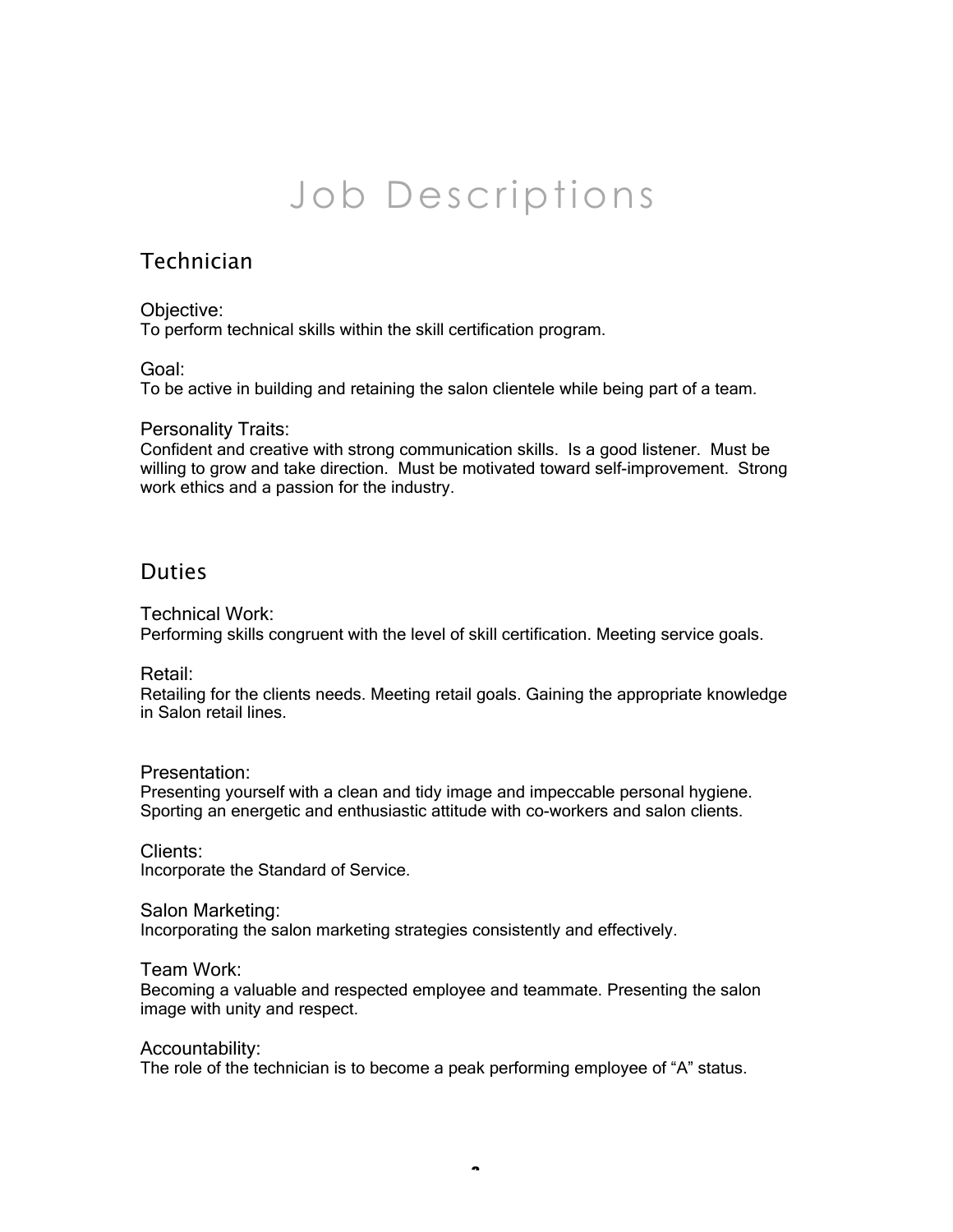# Technician Checklists

| <b>Shift Checklist</b>                           | <b>Arrival Checklist</b>                                 | <b>Departure Checklist</b> |
|--------------------------------------------------|----------------------------------------------------------|----------------------------|
| Laundry and coffee cups.                         | Arrive 10-15 minutes prior<br>and set up for the day.    | Daily technician cleaning. |
| Weekly technician<br>cleaning.                   | Check your appearance,<br>attitude and hygiene.          | Daily salon cleaning.      |
| Weekly salon cleaning if<br>Saturday or Tuesday. | Check to see how you will<br>fill your appointment book. |                            |
| Assist team members.                             | Return messages.                                         |                            |

### Client Checklist

Greeting.

Consultation analysis applicable to the service for new clients or the repeat clients.

Lead client to a change room if applicable and instruct client with the procedure and where to meet you when they're ready.

Service related massage.

Current product analysis.

Explanation of service steps and procedures.

Product recommendation.

Home maintenance tips

Industry trend educating.

Lead the clients to the front while informing of the check out procedure with receptionist.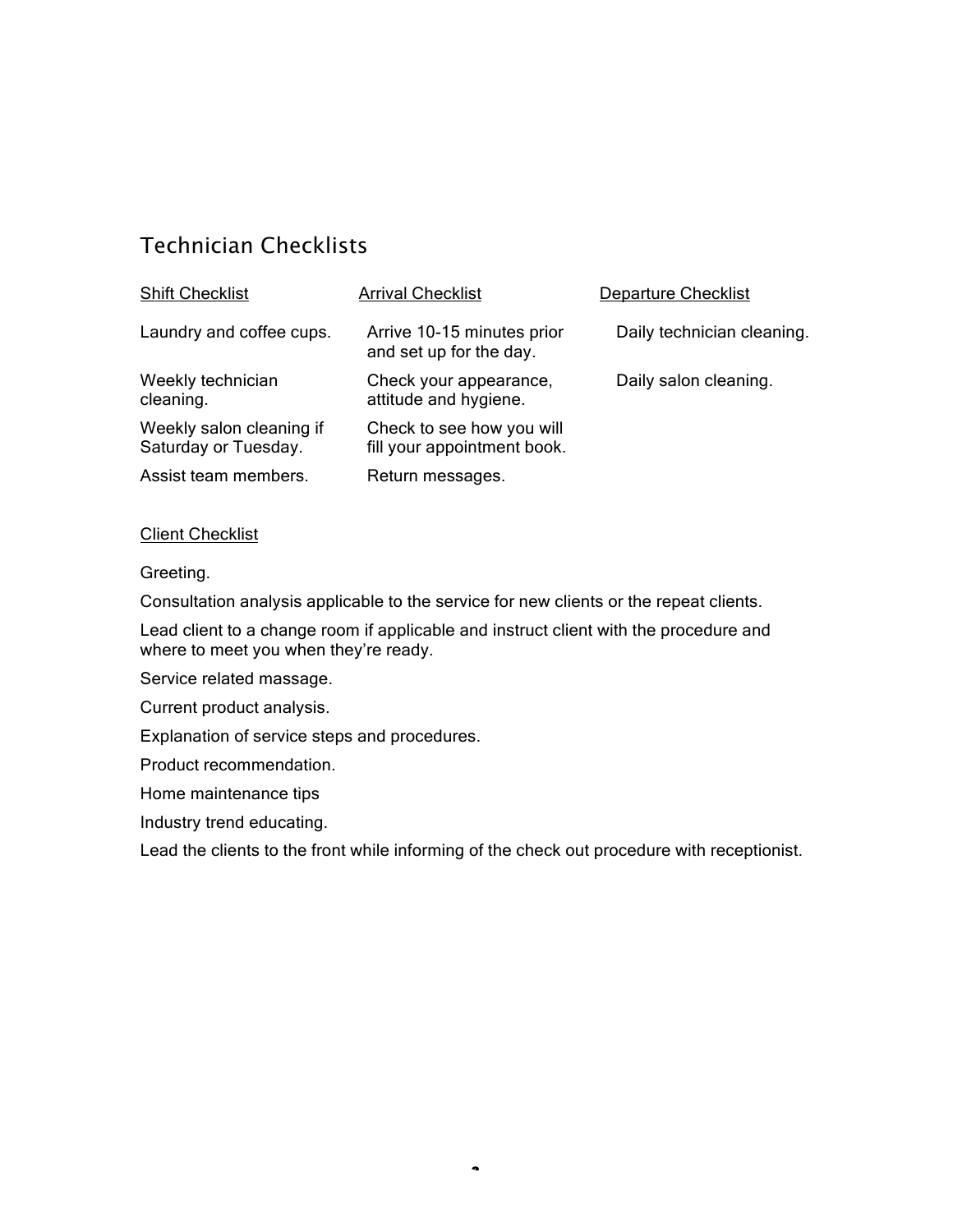# Salon Coordinator

# Objective:

Build a valuable link between the clients and technicians.

### Goal:

Create sales and positive client relations.

### Personality Traits:

Honest, Responsible and trustworthy individual with a friendly cheerful disposition. Good people skills and mature communication skills. This individual is to be task orientated, organized, neat, tidy and efficient. Must have a clean and professional image.

# **Duties**

# Front Desk:

Develop and maintain positive client relations and implement front desk policies and procedures.

#### Marketing:

Implement the salon marketing strategies for the front desk and telephone.

#### Inventory:

Order and track inventory. Display and stock retail area. Implement monthly specials and promote within the salon.

# Salon Maintenance:

Maintain the cleanliness of the client waiting area and front desk. Assist in salon cleanup.

# Meetings:

Meet with team leader and CEO weekly to report marketing and client concerns. Report all data pertaining to technicians in staff meetings.

# Accountability:

This position is held accountable for balanced cash out reports and inventory control within a budget. Completed and organized client relation data and technician monitoring systems are reported to the CEO at every months end. This position is also accountable for providing a fabulous first and last impression of the salon.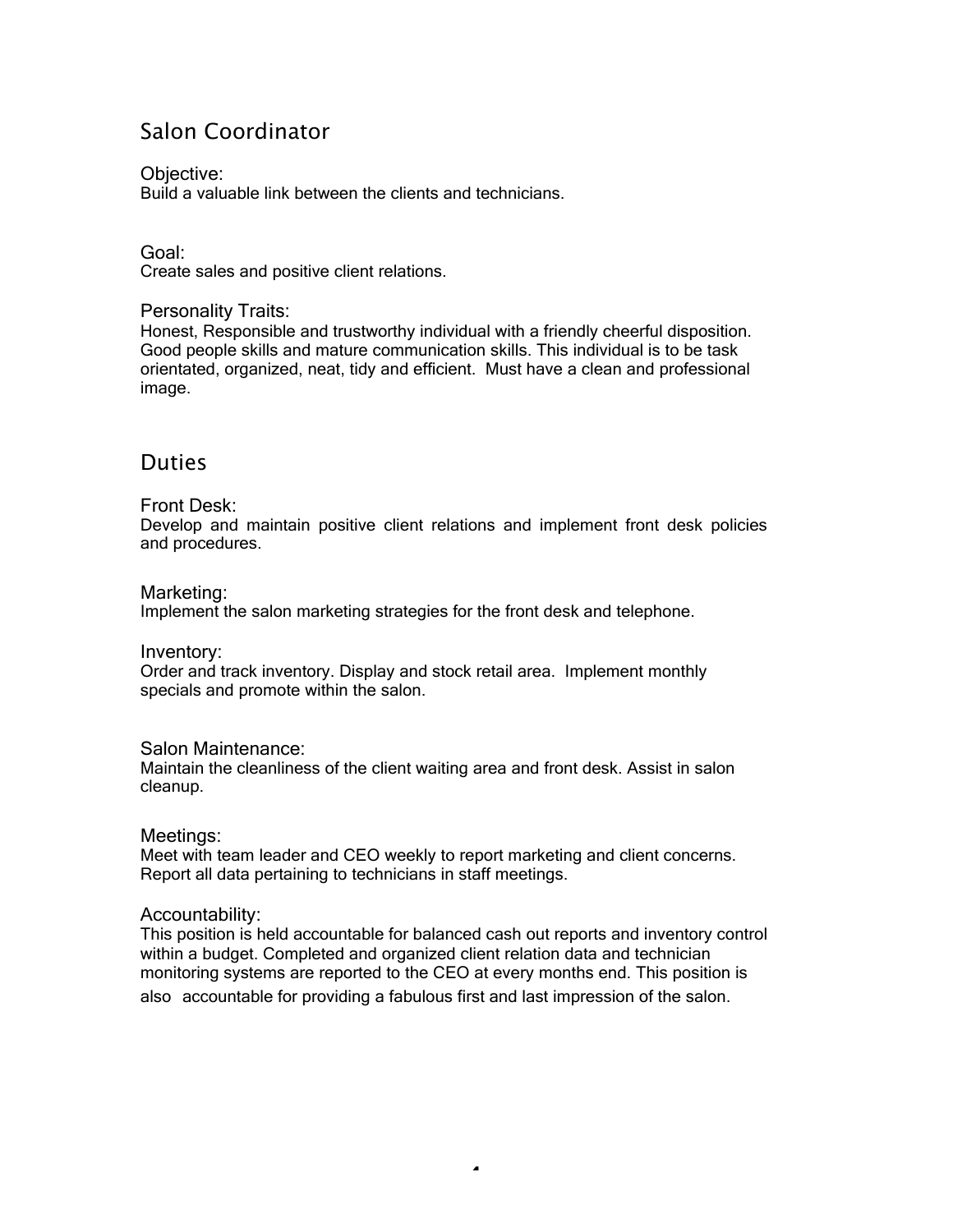# *Salon Coordinator Checklists*

### Hourly Checklist

| Tidy front desk; replenish fragrance oils.                                                                          | Stand and greet all clients.                                                                   |
|---------------------------------------------------------------------------------------------------------------------|------------------------------------------------------------------------------------------------|
| Organize waiting area, magazines and<br>furniture.                                                                  |                                                                                                |
| Tidy client washroom, wash mirror,<br>replenish towels and toiletries, empty<br>hamper; light new candle if needed. | Call client by name and use their name to<br>offer a beverage.                                 |
| Wash coffee cups (even one) and<br>replenish beverages, wipe countertops and<br>change towel under rack if needed.  | Use client's name and let them know<br>approximately when the technician will be<br>with them. |
| Pull all retails forward.                                                                                           | Let the technician know their client is here,<br>and use client's name.                        |
| Do laundry, prepare gowns.                                                                                          | Check off their name in the appointment<br>book.                                               |

*Client
Check
In
List*

#### Client Checkout Checklist

Ask if their technician made them aware of the salon specials and the S.O.S.

Confirm their address and telephone numbers and email address.

Take the sale.

Give them their checkout envelope.

Incorporate the monthly sales script.

Have client complete a comment card.

Record their name if the S.O.S was done.

Record them on new client sheet if applicable.

#### Nightly Checklist

Wipe reception desk off and clear away clutter.

Pull retail forward.

Straighten magazines and wipe waiting area tables.

Clean client washroom sink, empty hampers; refill towels and feminine products, toilet and facial tissues and soap dispenser if needed.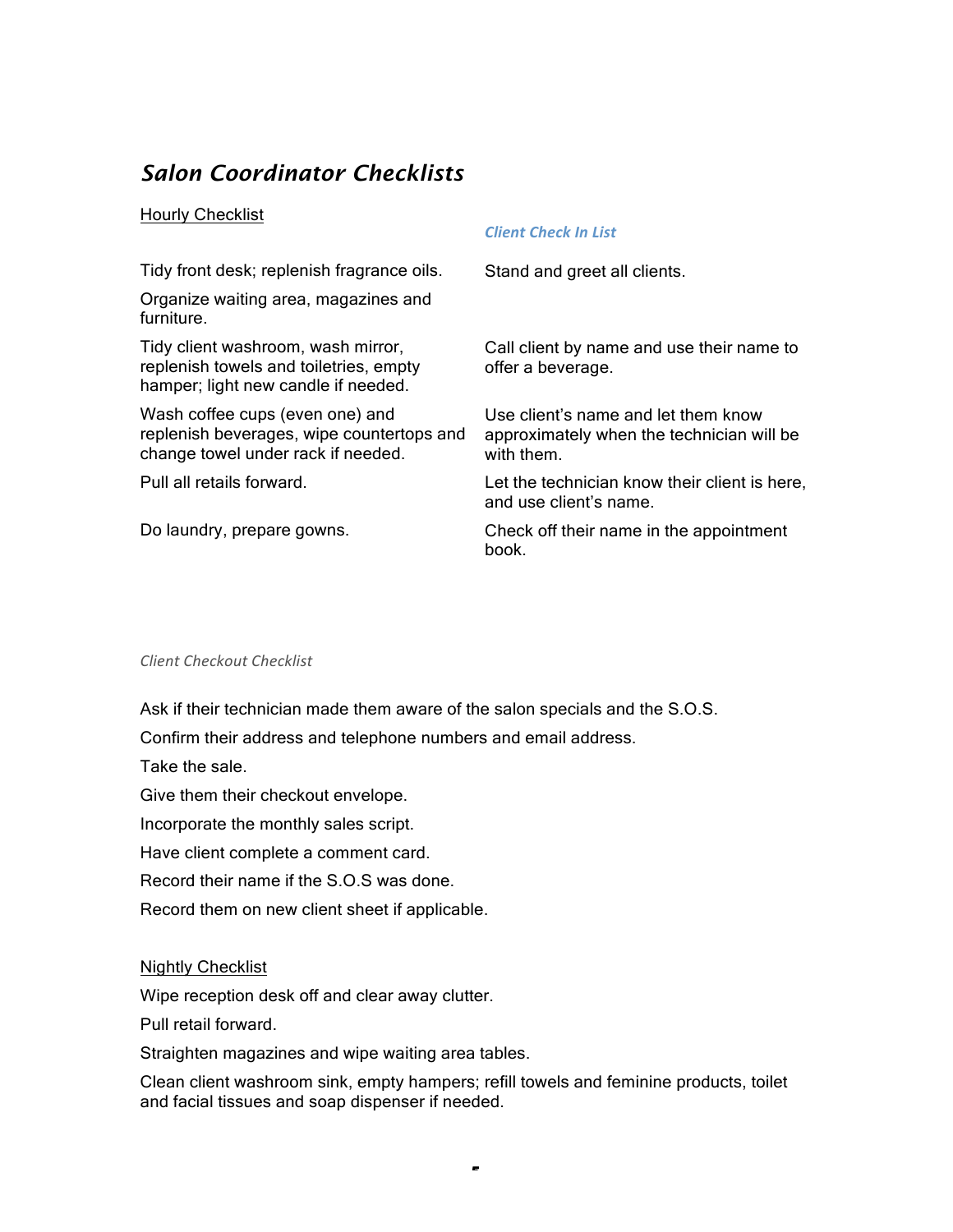### Daily Checklist

Call the new clients from one week prior each day.

Highlight the telephone number of name called on the new client sheet

### Weekly Checklist

Call all PB's and appointments over 1 hour. Highlight the PB's or highlight a circled "C" for confirmed calls to all new clients from the previous week.

Send out thank yous and referrals (even1), highlight the referrers name on the new client sheet.

#### Inventory:

Order and track inventory. Keep shelves clean and products displayed aesthetically. Implement monthly special strategies and promote within the salon using displays and posters. Ordering and receiving process: Compare the back bar and retail inventory numbers to the minimum order list on the computer. Use the order form system to replenish the required numbers of products to be kept in stock. When the products arrive check the accompanying invoice for accuracy to the order form. Check off all products on invoice. Update the inventory in the computer. Price and stock the products received. Mark off the inventory on the order form and record any back orders to the next order sheet. Watch for increase in retail prices and adjust in computer. Lower prices may mean a sale from the supplier; confirm this as well. Be sure to notify the suppliers not to send the back orders to avoid being over stocked. Watch to keep stock within the salon budget.

### Monthly Checklist

Create a monthly special with product and service based on special priced products. Implement the advertising in the salon, on the website and on the phone message.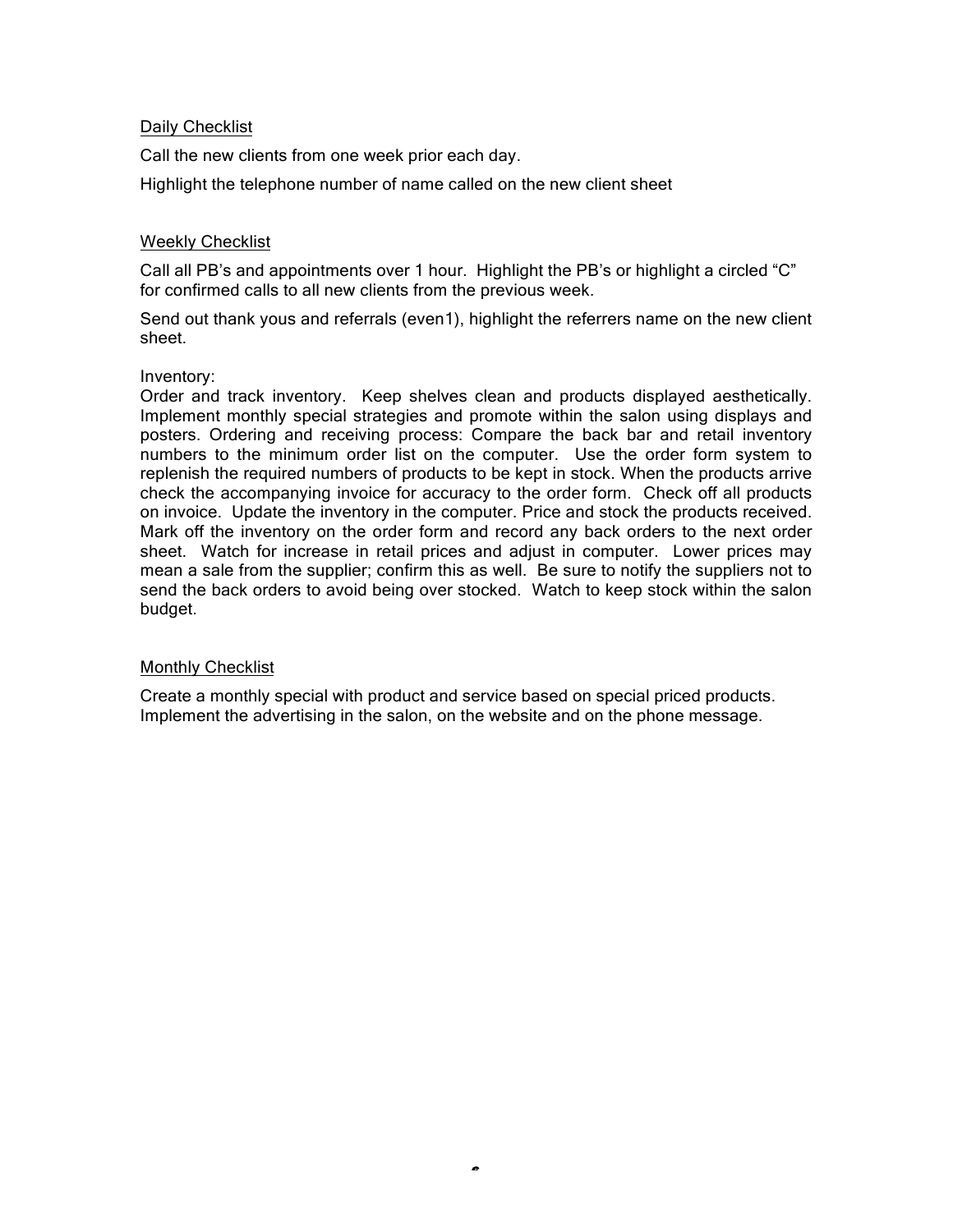# Team Leader

#### Objective:

Lead team members within salon systems, policies and procedures.

### Goal:

Have team members trained within the skill certification program while reaching their goals and employee status.

#### Personality Traits:

Focused, patient, confident and even-tempered. Must know company policies and procedures and lead in a positive and encouraging manner. Clear effective communication skills are required.

# Duties

### Systems and Policies:

Implement the Business Structure Manual. Certify employees in company policies and procedures. Conduct performance measurements. Monitor and assist in any changes that need to be made.

### Office Projects:

Calculate and implement daily salon goals. Document and prepare success reports for technicians. Document and approve holidays, sick days and requested time off as according to manual. Complete the qualification, ABC status tracking graph for the COO.

#### Manager Meetings:

Meet with the salon manager and CEO weekly. Report any concerns with employees that need addressing. Organize meetings with team members to implement changes.

# Accountability:

This position is responsible for hiring as well as dismissing employees. This position is held accountable for the technicians reaching and sustaining their goals and skill certifications within a specified time line. The systems and policies are to be trained and implemented by this position as well as performance appraisals and correction procedures.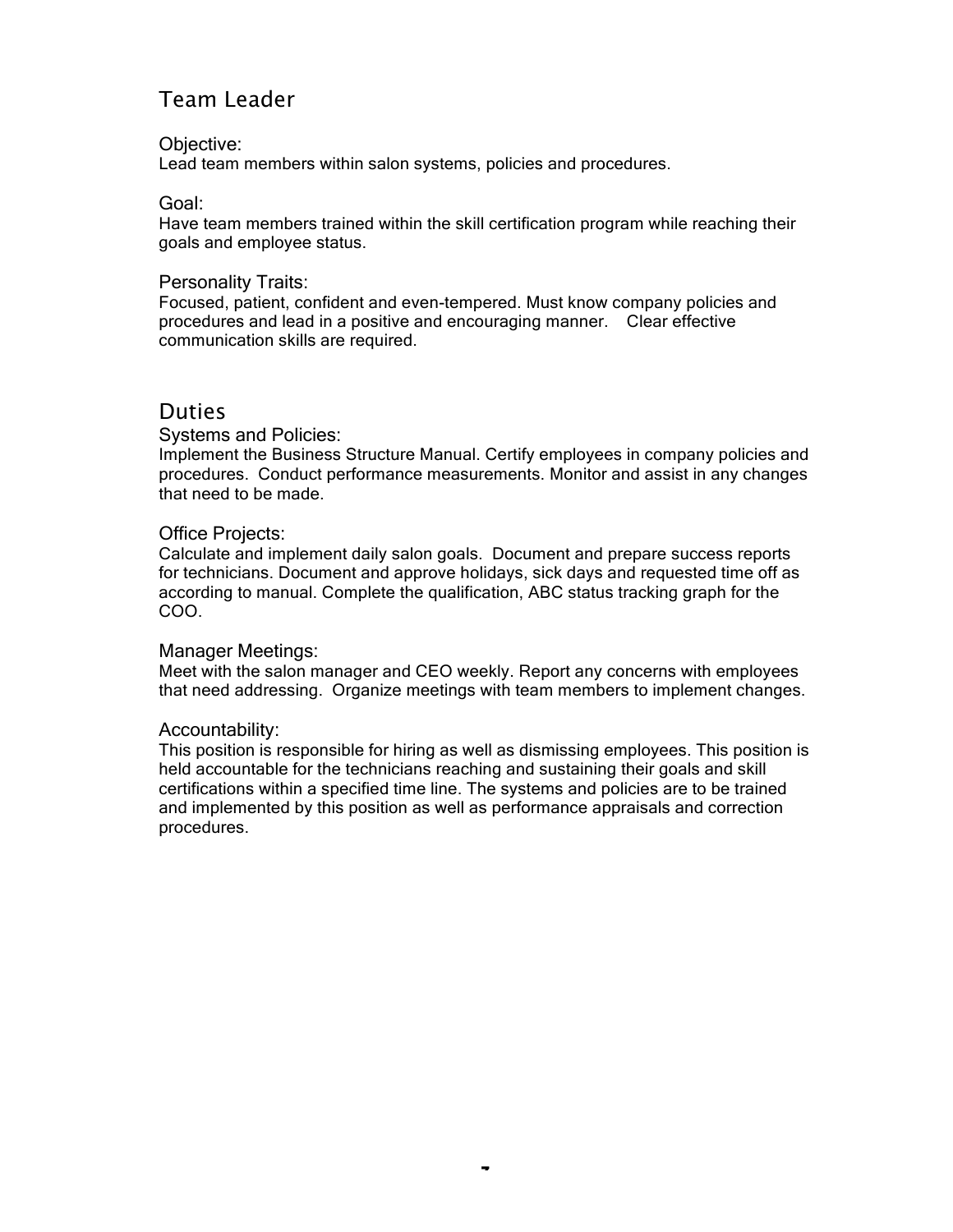Hold 15-minute huddle in the mornings to set agendas for the day or prepare daily notes for the week to be handed out by the salon coordinator.

Record goal numbers on goal sheet. Record cleaning and performance

### Daily Checklist Number of The Weekly Checklist

Record topics for discussion and the minutes of meetings as well as staff reviews.

measurement data.

### Monthly Checklist

### See the The Salon workbook for the calculations required below. This is a step by step guide for the process of the employee tracking and monitoring.

The following is to be completed in the first week of the month.

- 1. Complete the success report tracking.
- 2. Complete the qualification status in the ABC employee program.
- 3. Schedule and conduct meetings to review success reports and qualification status.
- 4. If specific steps of the Standard of Service need improvement, use the "targets" to monitor. Make an action plan and set a date for improvement.
- 5. Enforce probation and any disciplinary measures if applicable.
- 6. Hold the monthly staff meeting. Give out rewards at the staff meeting if applicable according to the team incentive program.
- 7. Conduct performance appraisals every six months.

# This system is to set up next month's data for employee monitoring and tracking. (use the tool on page 12, client comment card)

- 1. In the first week of the month designate two salon clients for each technician from the appointment book to complete the client comment cards. Use the script provided in the Business Structure Manual for requesting client participation.
- 2. Also in the first week seek out a first time client for each technician to be a mystery shopper.
- 3. In the first week of the month do an observation of one client per technician to see the The Salon and reception in action.
- 4. Interview a minimum of one non returning client from four months prior to obtain valuable insight for improvement measures.

\*\*Client performance appraisals (page 26) are accompanied with a service gift certificate (date and expire) and a postage paid envelope addressed to the salon.

\*\* Mystery shopper letters (page 31-37 are accompanied with a service gift certificate (date and expire) and a postage paid envelope addressed to the salon.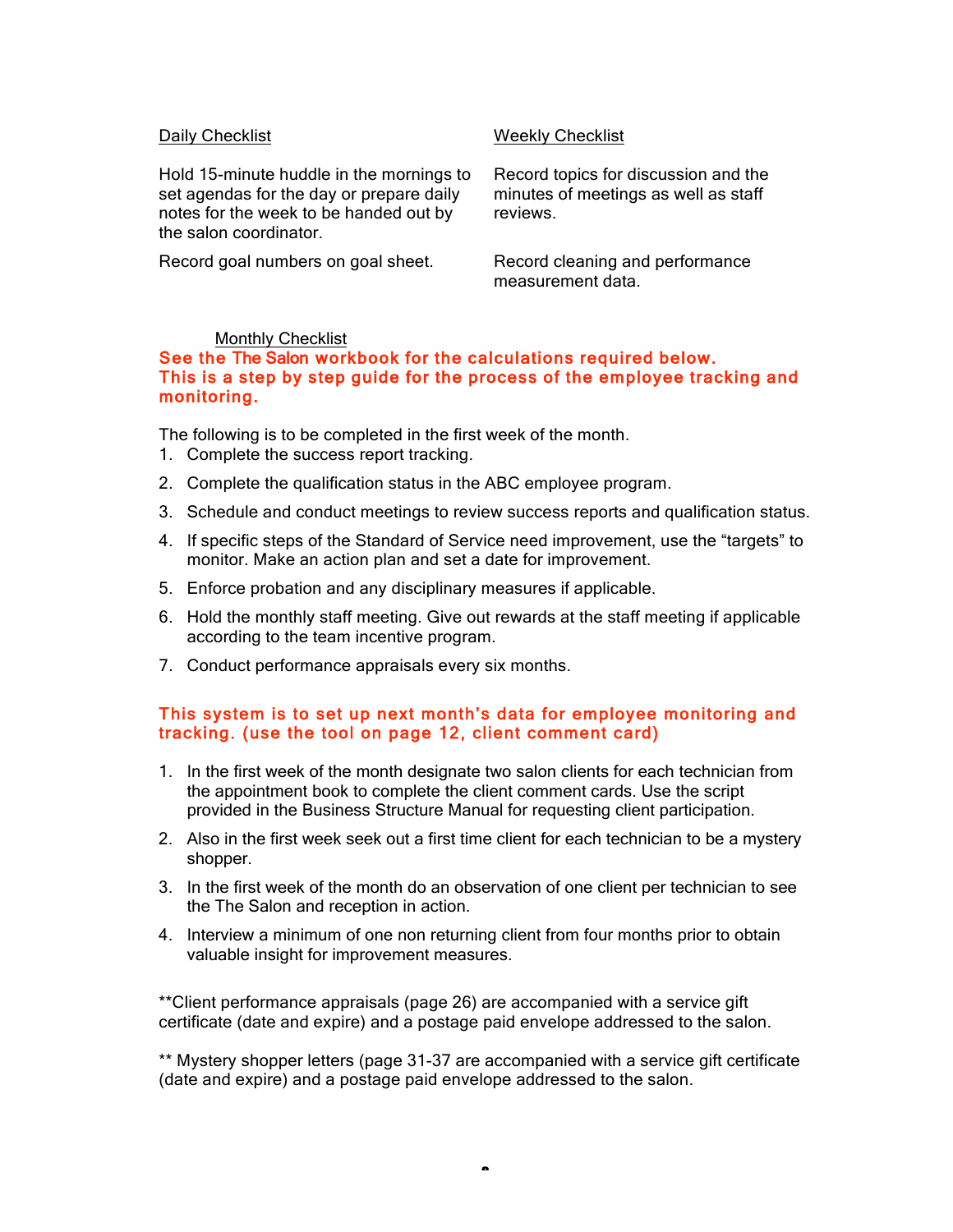This is a sample of a salon service standard that can be used as is or modified that is the salon brand. This criteria dictates a client experience in each and every salon visit. This is what is monitored for quality assurance.

# The Standard of Service

- 1. Welcome greeting
- 2 . Face shape and face map consultations
- 3 . Service related massage
- 4. Current product analysis
- 5 . Product and technique education
- 6 . Home maintenance tips
- 7. Tool sanitation in clients view
- 8. Industry trend updates
- 9. Referral coupons
- 10. Beverage of choice
- 11. Easy pre booking options
- 12. Confirmation calls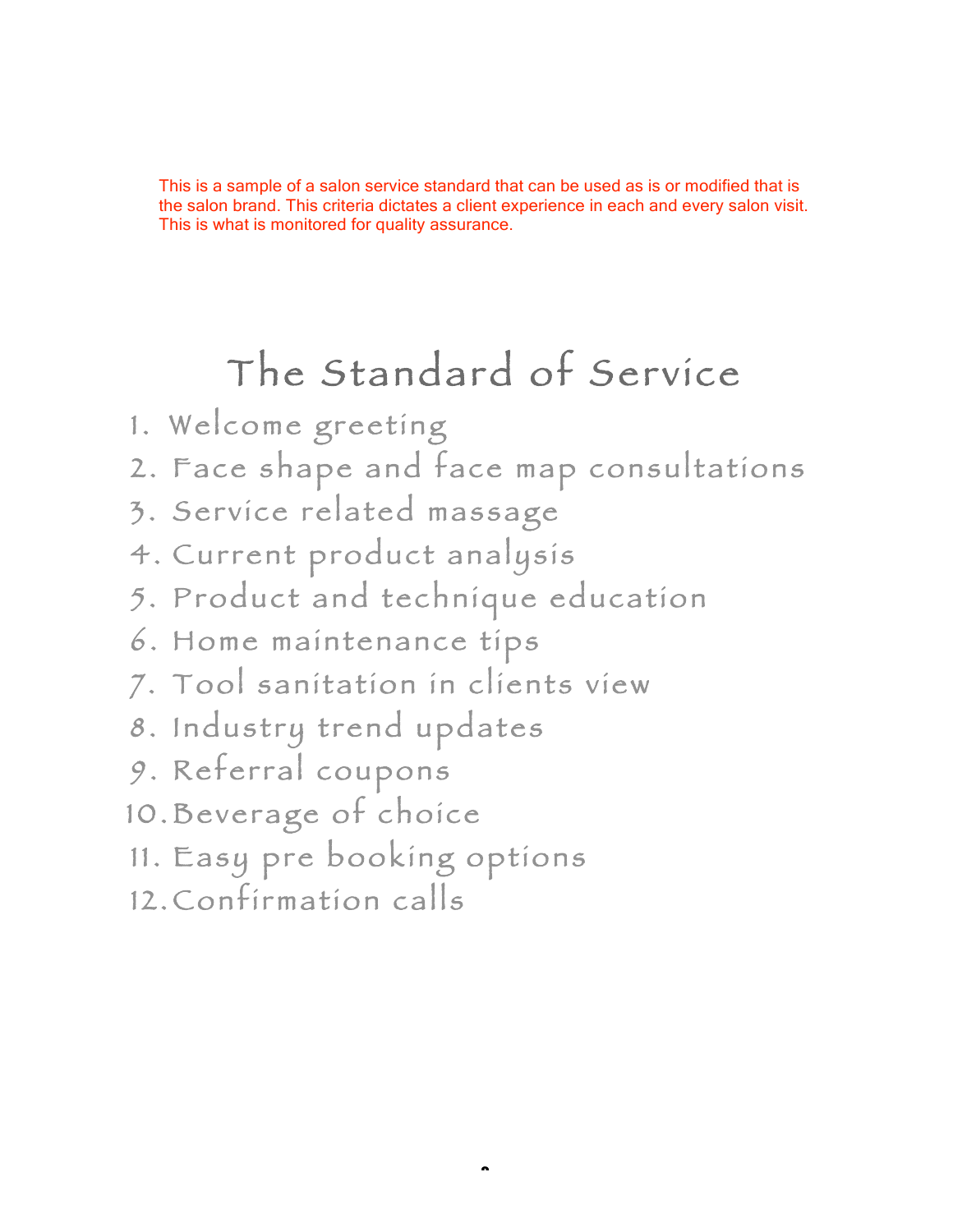The following is part of the salon POLICY certification.

# POLICIES

# Dress Policy Answer true or false.

| Wearing colored denim pants is acceptable attire for work.          | $\Box$ True | $\Box$ False |
|---------------------------------------------------------------------|-------------|--------------|
| Sleeveless shirts are acceptable work attire.                       | $\Box$ True | $\Box$ False |
| How I dress attracts the clientele I choose to be in business with. | $\Box$ True | $\Box$ False |

# Team leaders evaluated by CEO

| PRACTICAL PRESENTATION week 1: |  |
|--------------------------------|--|
|--------------------------------|--|

PRACTICAL PRESENTATION week 2: \_\_\_\_

PRACTICAL PRESENTATION week 3:

PRACTICAL PRESENTATION week 4:

Certification Complete\_\_\_\_\_\_\_\_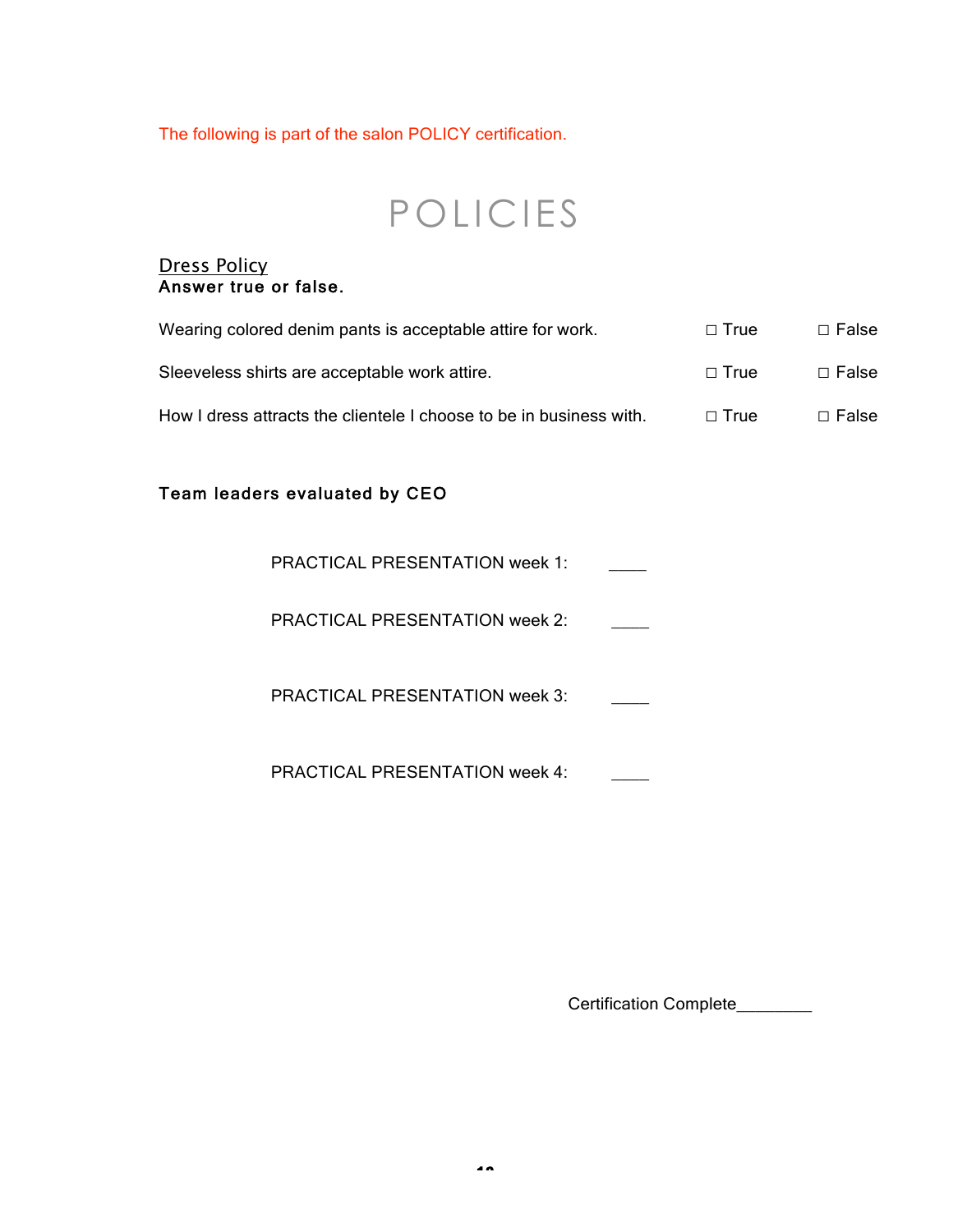# The following is part of the salon PROCEDURE certification.

# Procedures, Esthetics

The sample page booklet contains the working templates used to modify for your salon certification process. Just a reminder that any changes made to the Business Structure Manual will need to be certified accordingly.

# Pedicures

Bring client into room, have them sit on the bed and remove their footwear.

Cleanse your hands in front of client. (Step 7 of the The Salon)

Spray feet with disinfectant, remove polish and perform the consult analysis. (Step 3 of the The Salon)

Apply cuticle crème and move them over to the chair to soak. Pedi bath is lined with a plastic bag.

While client is soaking, have them cleanse their hands with the Isagel, give client some One Minute Manicure and explain how to use. Have them rinse in a bowl. Proceed with a 90 second hand massage (Step 3 of the The Salon).

Remove feet from soaking and wrap them.

Disinfect tools in front of client (Step 7 of the The Salon).

Do cuticle work and shape toe nails.

Exfoliate feet and do 2 minute massage.

Perform mask or paraffin if applicable.

Clean off nail bed and apply polish. Educate client on the home maintenance tips

(Step 8 of the The Salon.)

Educate clients on the future service maintenance (Step 8 of the The Salon).

Close the visit (Step 11 of the The Salon).

Give client slippers to wear and bring them to a dryer chair to dry. Bring them a magazine and beverage. Let them know where to leave slippers and how long to wait before putting shoes on.

> PRACTICAL TEST 1: PRACTICAL TEST 2: PRACTICAL TEST 3:

> > Certification complete\_\_\_\_\_\_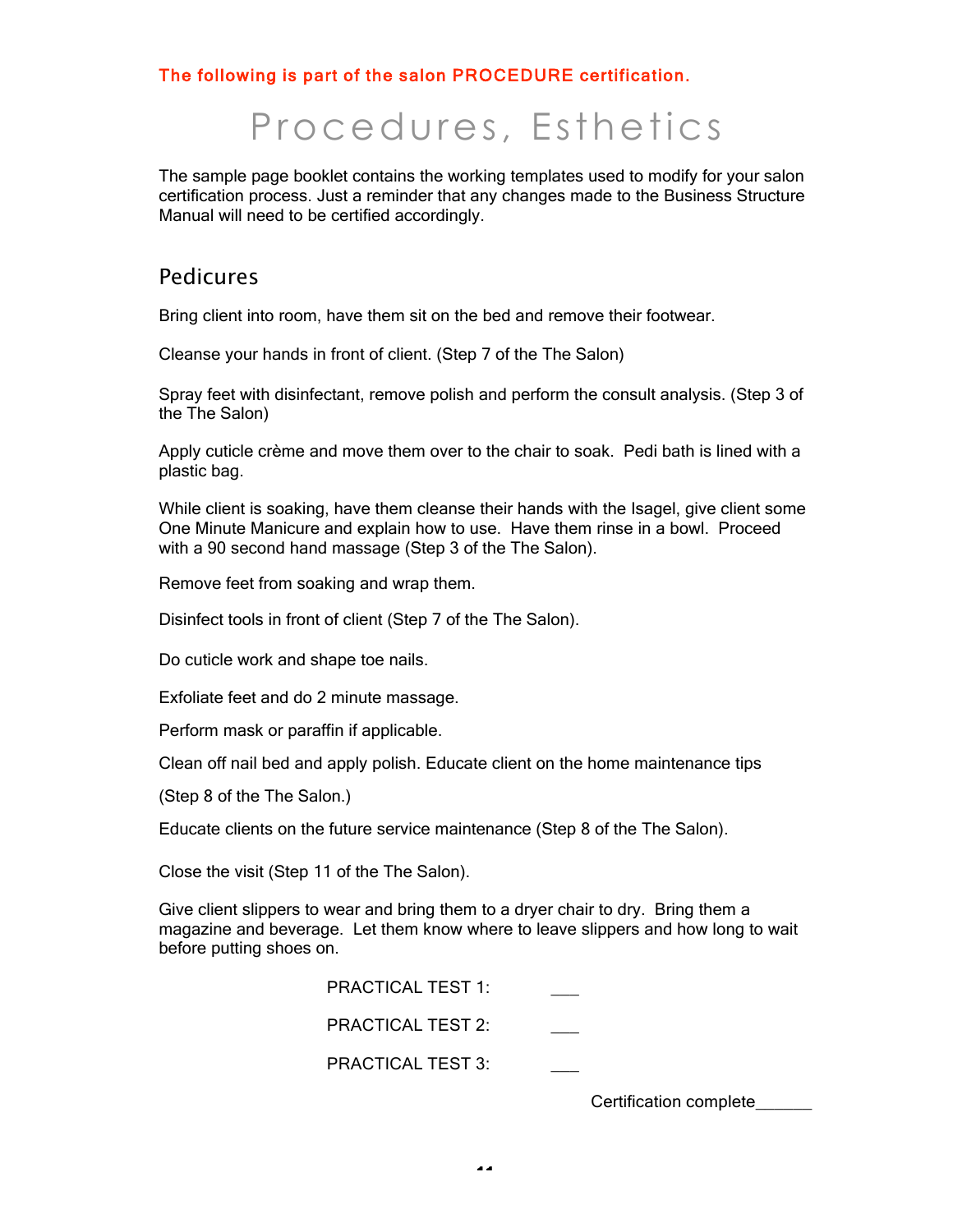This is the salon's expectation of a peak performer and how they are expected to grow in the business as a technician that is continually increasing service and retail sales, productivity hours and a client base.

# Qualification Process

Note: The following is based on salary or hourly employees. The qualification process may also be used for commission paid employees. This is the process used to set parameters needed to secure employment and employment advancement opportunities.

Goal: Define the qualities of peak performers and encourage superior service. (See The Salon workbook for percentile calculations.)

# Skill Certification Education

Skill certification education begins immediately upon employment. This education involves technical skills, product knowledge and the incorporation of the S.O.S. This prepares technicians for the qualification process.

# Qualification Process

This is the process that qualifies technicians for the team incentive program. Apprentices and new hires are to reach a "B" status within the first year of employment and level "A" status six months thereafter. Technicians whose starting pay recognizes previous years of experience are required to reach level "B" after six months of employment and level "A" six months thereafter. The goal of employees is to achieve an "A" status. Status is to be reached for three consecutive months in order to advance.

# Qualification Process for Probation Employees

Must have completed the written certification with a score of 90% Must have completed skill certification with their own models and a score of 100% Must be getting referrals from salon clientele Must be converting clients into new services Must be pre scheduling clients Must be gaining productivity by 10% a month Must be retaining 40% of new clients monthly Must be retailing to a minimum of 10% of clients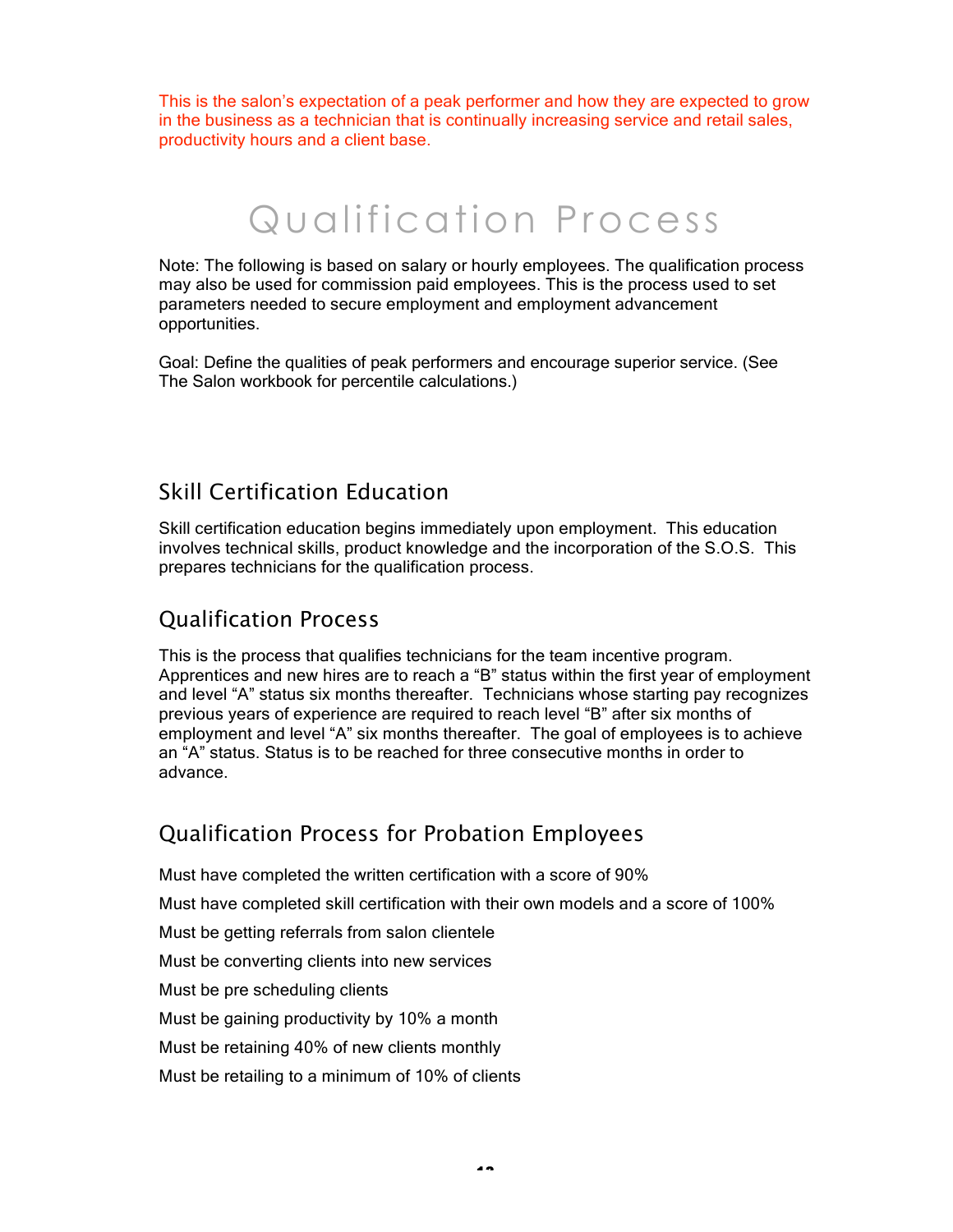# Qualification Process continued...

# Employee status "C"

Standard of Service to be at 85%. (page 8) New client retention is at 50%. Existing client retention is at 70%. To be recruiting 6 new clients by "My Own Networking" and referrals monthly. Making \$30/ hr in salon. Minimum of 20% of clients buying retail consistently.

# Employee status "B"

Standard of Service to be at 100%.

New client retention is at 65%.

Existing client retention is at 80%.

To be recruiting 3 new clients by "My Own Networking" and referrals monthly.

Making \$50/hr in salon.

Minimum of 30% of clients buying retail consistently.

# Employee status "A"

Standard of Service is at 100%.

New client retention is at 80%.

Existing client retention is at 90%.

Making \$60/hr in salon.

Minimum of 40% of clients buying retail consistently.

Calculations for the above can be found in the workbook. Templates for monitoring can be found in the Performance Measurement Manual

.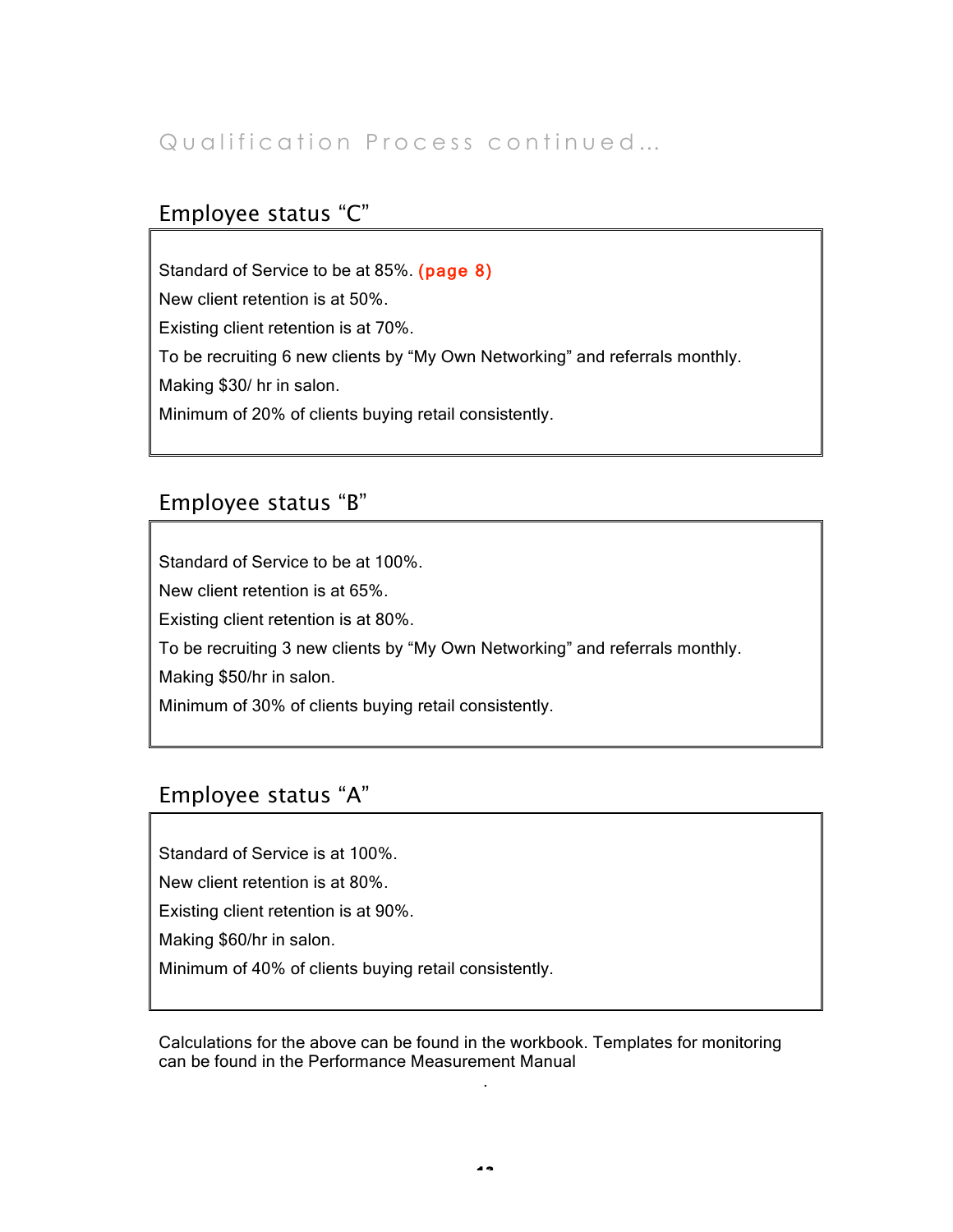# Salary Contract

| Name:                                        |  |  |  |
|----------------------------------------------|--|--|--|
| Date:                                        |  |  |  |
| Salary of:                                   |  |  |  |
| Renewal Date:                                |  |  |  |
| Service Goal to be met for contract renewal: |  |  |  |

Retail Goal to be met for contract renewal: \_\_\_\_\_\_\_\_\_\_\_\_\_\_\_\_\_\_\_

Please check off the following:

| I have received a copy of the Business Structure Manual applicable to my<br>position.                         |  |
|---------------------------------------------------------------------------------------------------------------|--|
| I Have received a complete overview of employment structure with (company<br>name)                            |  |
| I understand and accept employment with this company as presented in the<br><b>Business Structure Manual.</b> |  |

Employee: \_\_\_\_\_\_\_\_\_\_\_\_\_\_\_\_\_\_\_\_\_\_\_\_\_\_\_\_\_\_\_\_

Employer:\_\_\_\_\_\_\_\_\_\_\_\_\_\_\_\_\_\_\_\_\_\_\_\_\_\_\_\_\_\_\_\_\_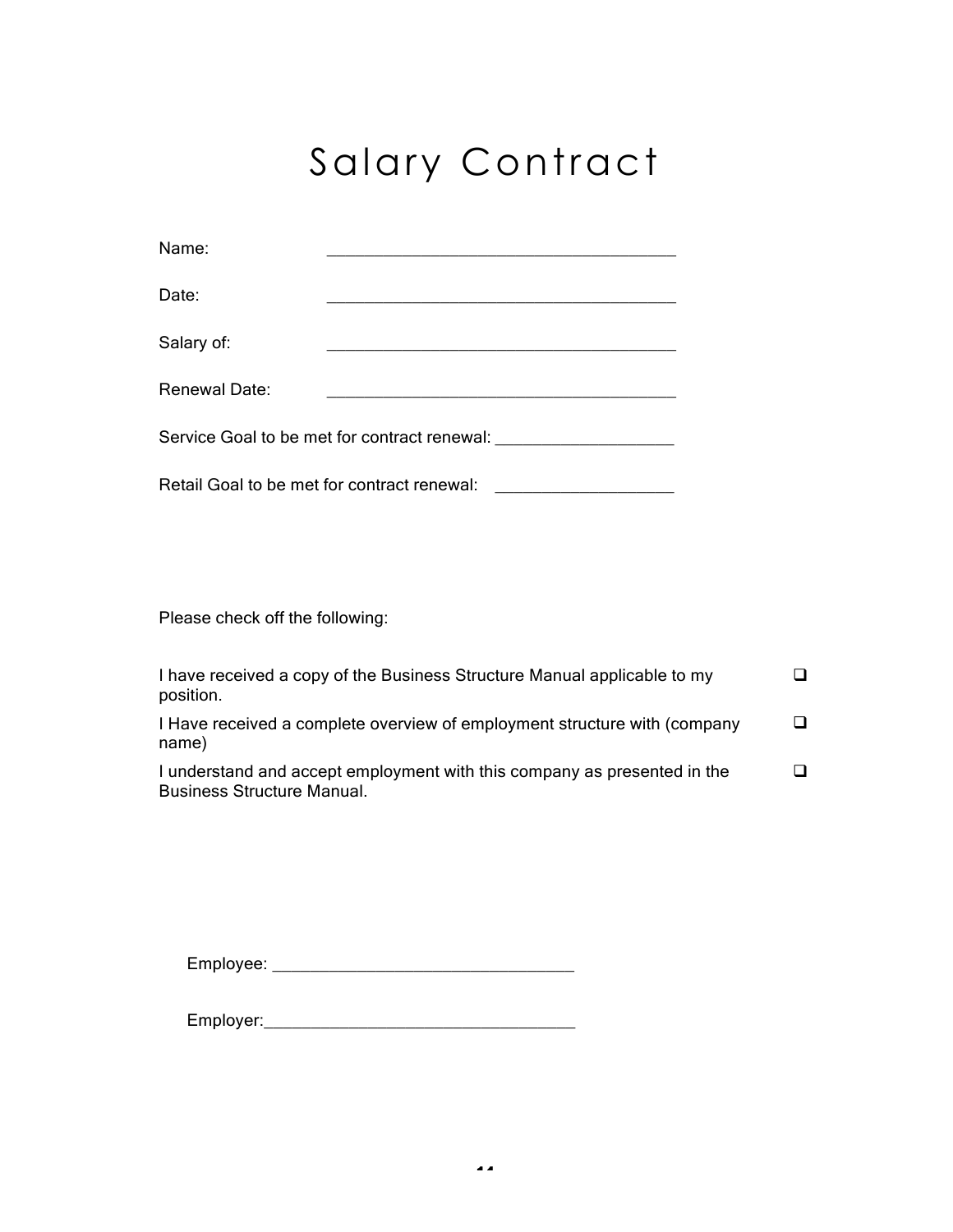# Client Comment Card

Use this tool in the repeat client checkout for the purpose of monthly success reports.

### Please check all that apply.

- Did the receptionist stand and say "welcome to Our Salon" when you entered the salon?
- □ Did your technician make reference to your facial features when choosing your style today? (hair clients only)
- Did your service provider educate you on the benefits your service will provide for you today?
- $\Box$  Were you asked about the products you are currently using at home?
- Did your technician explain the benefits of the products being used in your service today?
- Did you see your technician cleaning or taking new tools for your service?
- □ Were you given tips on how to maintain your service at home?
- □ Were you informed of new trends, new products or a new service idea today?
- Did your technician recommend a time frame in which you should reschedule your next appointment to maintain your service?
- Was the salon clean and tidy?
- □ Did the receptionist give you coupon cards and a sample at checkout?
- □ Was the telephone reception efficient and courteous?
- □ You would definitely recommend Our Salon to your friends.

Your Name\_\_\_\_\_\_\_\_\_\_\_\_\_\_\_\_\_\_\_\_\_\_\_\_

Technician Name

| E-mail Address |  |
|----------------|--|
|                |  |

Thank you for your time!!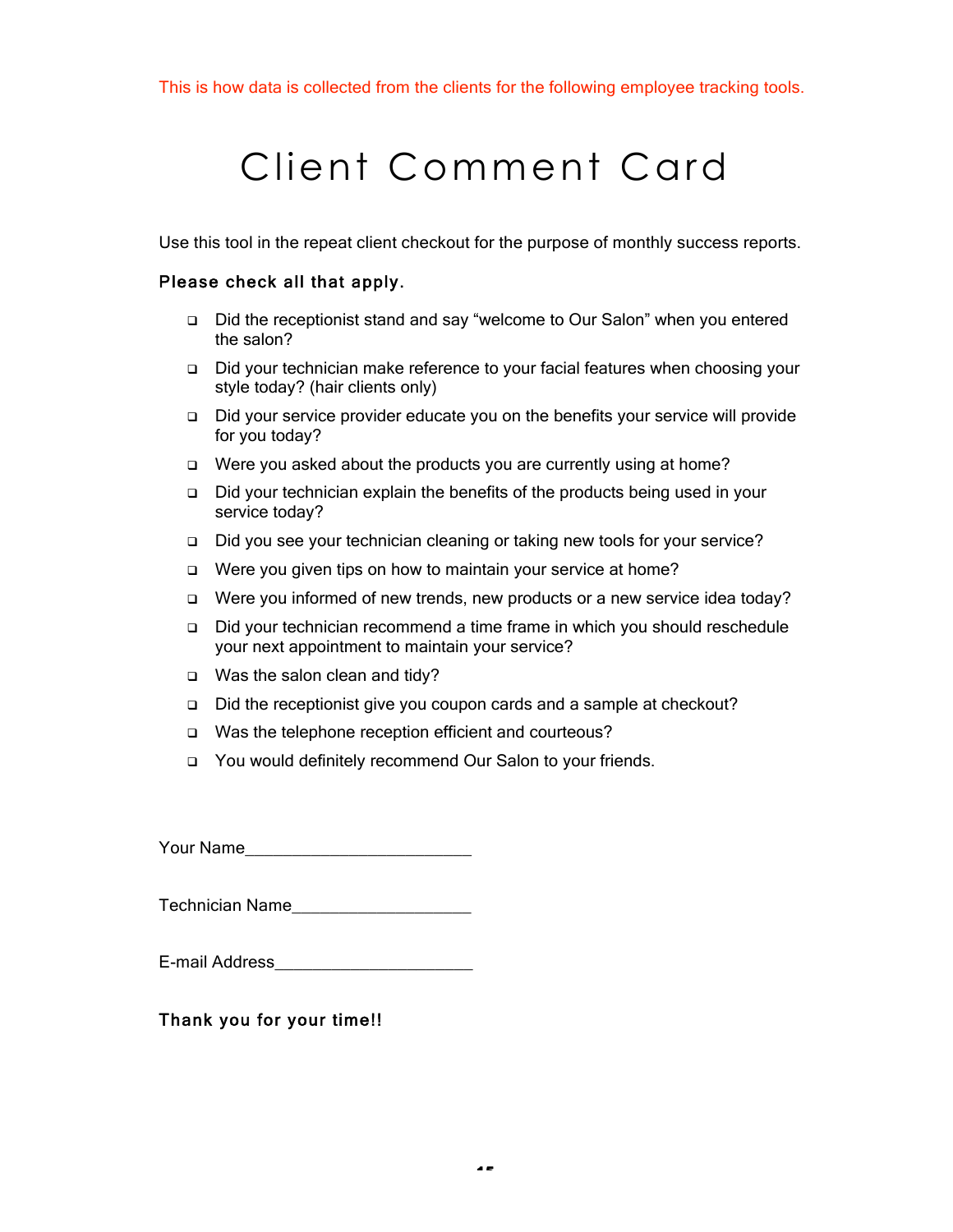This is how you track employee performance on a monthly basis. It implements the Standard of Service (page 8) expectations and Qualification expectations (page 10)

# Success Reports

Use the following when reviewing the month's performance. These can be used at staff meetings.

Technician Success Report for: \_\_\_\_\_\_\_\_\_\_\_\_\_\_\_\_\_\_\_\_

For the month of:  $\blacksquare$ 

# Salary Goals:

| Service/day       | Goal |
|-------------------|------|
| Retail/day        | Goal |
| # of clients seen | Goal |

# Employee Status Report:

| <b>Current status</b>      | Goal      |
|----------------------------|-----------|
| Standard of service        | Goal 100% |
| New client retention       | Goal      |
| <b>Existing retention</b>  | Goal      |
| <b>Productivity level</b>  | Goal      |
| Hourly salon rate          | Goal      |
| % of clients buying retail | Goal      |
| Referrals & MON            | Goal      |
| Add on sales               | Goa       |

If goals are not met the employee and employer create an action plan using the tools in the Business Structure Manual to reach goal attainment.

#### Action Steps: 1.  $\blacksquare$

| 2.                      | $\overline{\phantom{a}}$                                                                                               |
|-------------------------|------------------------------------------------------------------------------------------------------------------------|
| 3                       | والمستراسين المسارسين المسارسين المسارسين المسارسين المسارسين المسارسين المسارسين المسارسين المسارسين المسارسين المسار |
| $\overline{\mathbf{4}}$ |                                                                                                                        |

Time Frame: **We arrive that the Strutter**